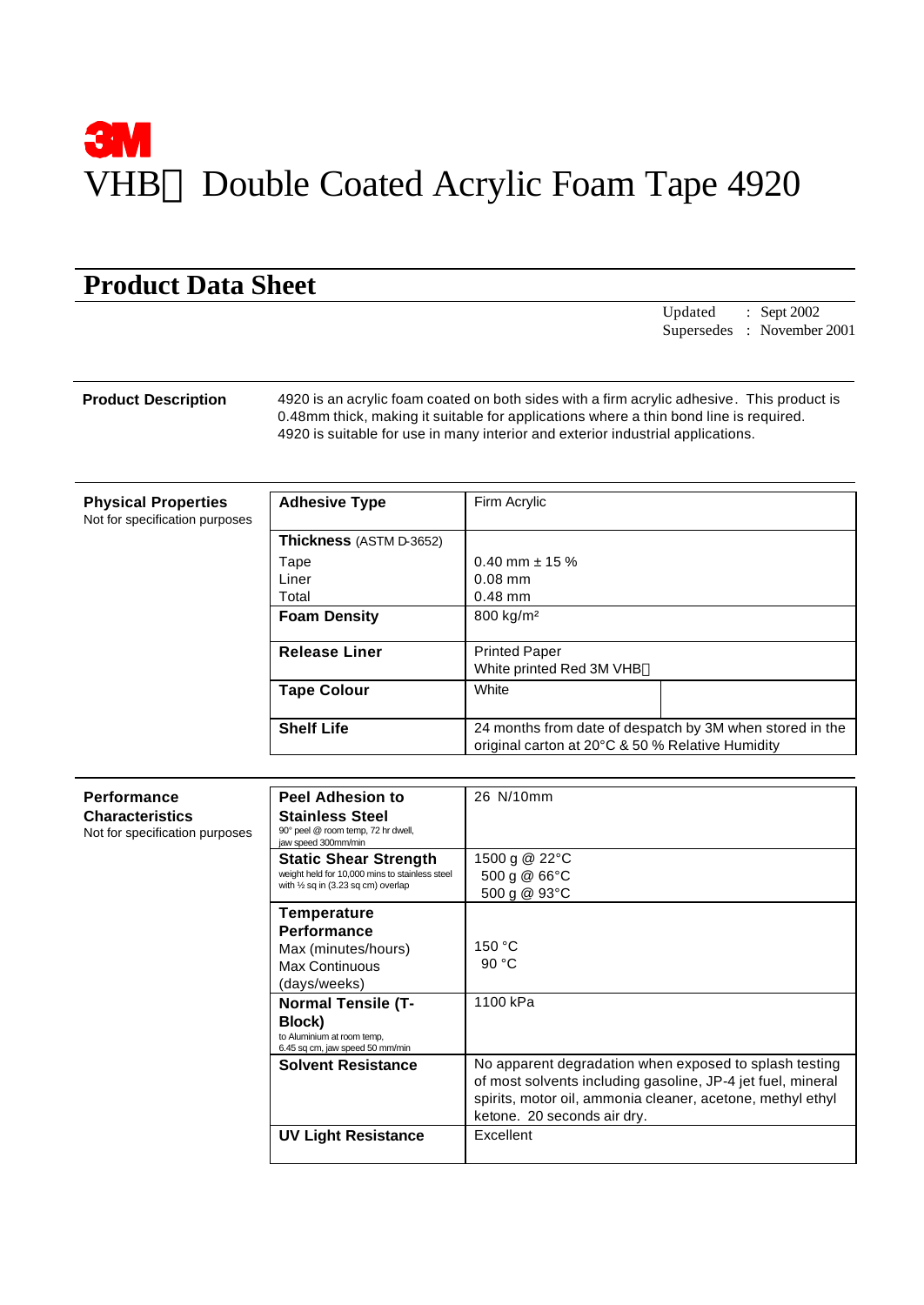Date: Sept 2002 VHB<sup>™</sup> Acrylic Foam Tape 4920

### **Additional Product Information**

Bond strength is dependent upon the amount of adhesive-to-surface contact developed. Firm application pressure develops better adhesive contact and thus improving bond strength.

To obtain optimum adhesion, the bonding surfaces must be clean, dry and well unified. Typical surface cleaning solvents are isopropyl alcohol/water mixture (rubbing alcohol) or heptane. Use proper safety precautions for handling solvents.

It may be necessary to seal or prime some substrates prior to bonding.

a. Most porous or fibred materials (e.g. wood) will require sealing to provide a unified surface.

b. Some materials (e.g. copper, brass, plasticised vinyl) will require priming or coating to prevent interaction between adhesive and substrates.

Ideal tape application temperature range is 20 to 40°C. Initial tape application to surfaces at temperatures below 10°C is not recommended because the adhesive becomes too firm to adhere readily. However, once properly applied, low temperature holding is generally satisfactory.

In some cases bond strength can be increased and ultimate bond strength can be achieved more quickly by exposure of the bond to elevated temperatures (e.g. 65°C) for one hour. This provides better adhesive wetout on to the substrates.

### **CAUTION**

The following situations must be evaluated thoroughly to determine whether VHB products are suitable for the intended use.

1. Applications of 4920 which require performance at severe cold temperatures must be thoroughly evaluated, if the expected use will subject the VHB Joining System fastener to high impact stresses. For cold temperature applications from 0 to 10°C use 4943.